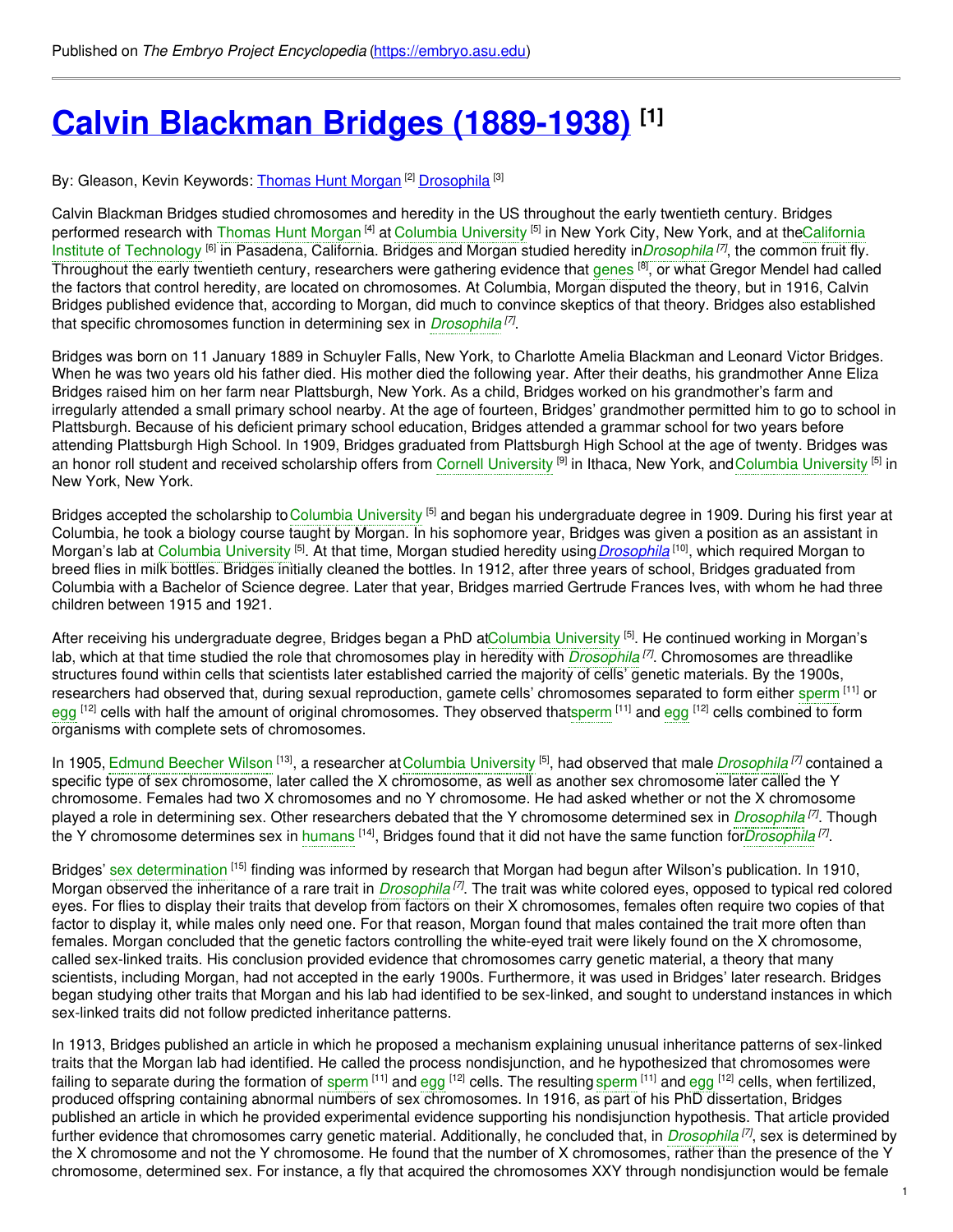because two X chromosomes are sufficient to make a fly female regardless of the presence or absence of a Y chromosome. In [humans](https://embryo.asu.edu/search?text=humans) <sup>[14]</sup>, the Y chromosome determines sex.

In 1916, Bridges completed his PhD a[tColumbia](https://embryo.asu.edu/search?text=Columbia%20University) University <sup>[5]</sup> with Morgan as his doctoral advisor. Bridges continued to research in Morgan's laboratory at Columbia [University](https://embryo.asu.edu/search?text=Columbia%20University) <sup>[5]</sup> through funds the laboratory had received from theCarnegie Institution of Washington <sup>[16]</sup>, in [Washington,](https://embryo.asu.edu/search?text=Carnegie%20Institution%20of%20Washington) D.C. By 1919, Bridges had become an extramural employee of the Carnegie Institution, which provided Bridges with tenure and a pension. While at Columbia, the Carnegie Institution paid Bridges through Morgan. According to historian of science Robert Kohler, that arrangement resulted in Bridges being dependent on Morgan to fund his research.

Bridges remained at Columbia [University](https://embryo.asu.edu/search?text=Columbia%20University) <sup>[5]</sup> until 1928. According to Morgan, Bridges was largely responsible for producing and keeping extensive records of mutants, which were *[Drosophila](https://embryo.asu.edu/search?text=Drosophila)* <sup>[7]</sup> that had traits that differed from normal, or wild type, *Drosophila [7]* . An example of a mutant is the white-eyed mutant that Morgan and Bridges had previously studied. After the Morgan lab found the white-eyed mutant and other mutants, they used that information to create genetic maps, which displayed the positions of factors along the chromosome. Using that information, in 1919 and 1923, Sturtevant and Morgan published genetic maps of entire chromosomes. Those maps informed later *[Drosophila](https://embryo.asu.edu/search?text=Drosophila) [7]* research on the physical nature of heredity and on the mechanisms that control it.

In 1928, Bridges, Morgan, and other members of the Columbia laboratory moved to theCalifornia Institute of [Technology](https://embryo.asu.edu/search?text=California%20Institute%20of%20Technology) <sup>[6]</sup> in Pasadena, California. Bridges had become estranged from his wife, Bridges and his family did not move to California with him. According to Kohler, Bridges had a promiscuous private lifestyle that complicated his family life and career. Throughout his career, Bridges visited the Cold Spring Harbor [Laboratory](https://embryo.asu.edu/search?text=Cold%20Spring%20Harbor%20Laboratory) [17] in Cold Spring, New York. In 1933, prior to one of his visits, the laboratory asked Bridges not to have affairs with any of their staff. He agreed.

At the California Institute of [Technology](https://embryo.asu.edu/search?text=California%20Institute%20of%20Technology) <sup>[6]</sup>, Bridges continued his work on*[Drosophila](https://embryo.asu.edu/search?text=Drosophila)* [7] until his death. In 1934, Bridges created genetic maps of oversized chromosomes found in the salivary glands of *[Drosophila](https://embryo.asu.edu/search?text=Drosophila) [7]* . Because those chromosomes are far larger than normal chromosomes, Bridges was able to visually locate the position of genetic factors. Bridges also edited numerous editions of the *[Drosophila](https://embryo.asu.edu/search?text=Drosophila) [7] Information Service*, a journal that published information about new mutants and experimental methods. The *[Drosophila](https://embryo.asu.edu/search?text=Drosophila) [7] Information Service* freely exchanged information amongst*[Drosophila](https://embryo.asu.edu/search?text=Drosophila) [7]* researchers and standardized practices used by them.

Bridges was recognized for his many contributions to the developing field of genetics. In 1933, Morgan received the Nobel Prize in Physiology or Medicine <sup>[18]</sup> for his research establishing the [chromosome's](https://embryo.asu.edu/search?text=Nobel%20Prize%20in%20Physiology%20or%20Medicine) role in heredity. Morgan acknowledged Bridges's [contributions](https://embryo.asu.edu/search?text=National%20Academy%20of%20Sciences) and shared a portion of the prize money with him. In 1936, Bridges was elected to the US National Academy of Sciences<sup>[19]</sup>.

On 27 December 1938, Bridges died in Los Angeles of complications from syphilis. He was survived by his two children and wife.

## **Sources**

- 1. Bridges, Calvin B. "Non-disjunction of the sex chromosomes of*[Drosophila](https://embryo.asu.edu/search?text=Drosophila) [7]* ." *Journal of [Experimental](https://embryo.asu.edu/search?text=Journal%20of%20Experimental%20Zoology) Zoology [20]* 15 (1913): 587–606. <u>[https://archive.org/details/cbarchive\\_47883\\_nondisjunctionofthesexchromoso1913](https://archive.org/details/cbarchive_47883_nondisjunctionofthesexchromoso1913)</u> <sup>[21]</sup> (Accessed March 22, 2017).
- 2. Bridges, Calvin B. "Non-disjunction as Proof of the Chromosome Theory o[fHeredity](https://embryo.asu.edu/search?text=Heredity) [22] ." *Genetics* 1 (1916): 1–52. <https://www.ncbi.nlm.nih.gov/pmc/articles/PMC1193653/> <sup>[23]</sup> (Accessed March 22, 2017).
- 3. Bridges, Calvin B. "Non-disjunction as Proof of the Chromosome Theory o[fHeredity](https://embryo.asu.edu/search?text=Heredity) [22] (Concluded)." *Genetics* 1 (1916): 107–63. <https://www.ncbi.nlm.nih.gov/pmc/articles/PMC1193656/pdf/107.pdf> [24] (Accessed March 22, 2017).
- 4. Bridges, Calvin B. and [Thomas](https://embryo.asu.edu/search?text=Thomas%20Hunt%20Morgan) Hunt Morgan [4] . *Third-Chromosome Group of Mutant Characters of[Drosophila](https://embryo.asu.edu/search?text=Drosophila) [7]* Melanogaster. Carnegie Institution of [Washington](https://embryo.asu.edu/search?text=Carnegie%20Institution%20of%20Washington)<sup>[16]</sup>: Washington, 1923.
- 5. Bridges, Calvin B. "Salivary chromosome maps with a key to the banding of the chromosomes oD[rosophila](https://embryo.asu.edu/search?text=Drosophila)<sup>[7]</sup> melanogaster." *Journal of [Heredity](https://embryo.asu.edu/search?text=Heredity) [22]* 26 (1935): 60–4.
- 6. CSHL Library Contributors. "Calvin Blackman Bridges Unconventional Geneticist (1889–1938)." CSHL Library. [http://library.cshl.edu/exhibits/bridges/\\_pages/page1\\_about.html](http://library.cshl.edu/exhibits/bridges/_pages/page1_about.html) [25] (Accessed March 20, 2017).
- 7. [Drosophila](https://embryo.asu.edu/search?text=Drosophila)<sup>[7]</sup> Information Service. "Drosophila Information Service Digital Collection." Oklahoma University. <http://www.ou.edu/journals/dis/byissue.html> <sup>[26]</sup> (Accessed April 2, 2017).
- 8. Kohler, Robert E. *Lords of the fly:[Drosophila](https://embryo.asu.edu/search?text=Drosophila) [7] genetics and the experimental life*. Chicago: [University](https://embryo.asu.edu/search?text=University%20of%20Chicago%20Press) of Chicago Press [27] , 1994.
- 9. Morgan, Thomas H. "Sex Limited Inheritance in [Drosophila](https://embryo.asu.edu/search?text=Drosophila) <sup>[7]</sup>." *Science* (1910): 120–2. <http://www.jstor.org/stable/pdf/1635471.pdf><sup>[28]</sup> (Accessed March 25, 2017).
- 10. Morgan, Thomas H. "Biographical Memoir of Calvin Blackman Bridges (1889–1938)."National [Academy](https://embryo.asu.edu/search?text=National%20Academy%20of%20Sciences) of Sciences [19]. Washington D.C.: National Academies Press, 1940. [http://www.nasonline.org/publications/biographical-memoirs/memoir-](http://www.nasonline.org/publications/biographical-memoirs/memoir-pdfs/bridges-calvin-b.pdf)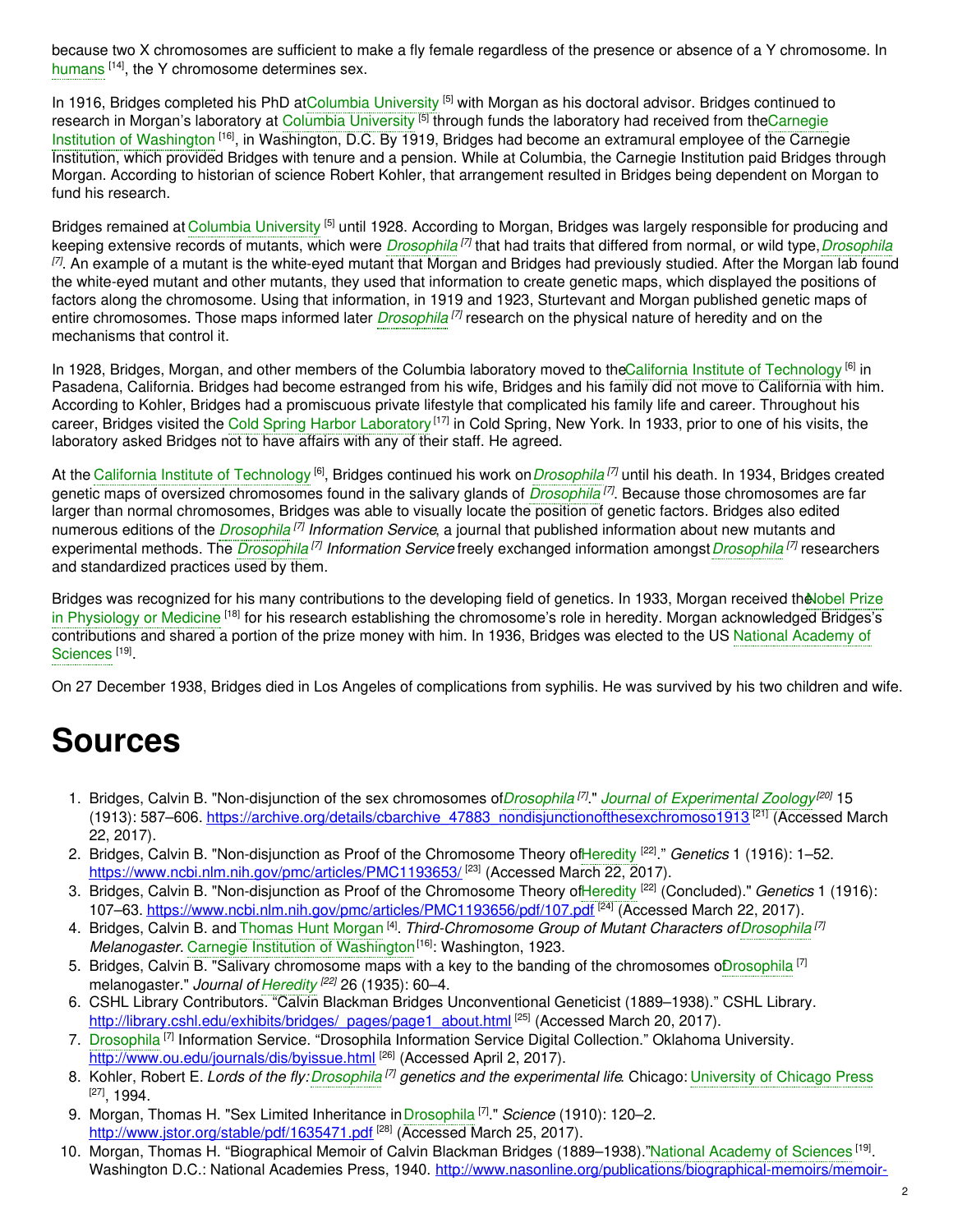pdfs/bridges-calvin-b.pdf <sup>[29]</sup> (Accessed March 20, 2017).

- 11. Morgan, Thomas H. and Calvin Bridges. "The genetics of[Drosophila](https://embryo.asu.edu/search?text=Drosophila) [7] melanogaster." *Biblphia genet* 2 (1925): 1–262.
- 12. Sturtevant, Alfred. "Bridges, Calvin Blackman."*Complete Dictionary of Scientific Biography*2: 455–7.
- 13. Sturtevant, Alfred H. "The linear arrangement of six sex-linked factors in[Drosophila](https://embryo.asu.edu/search?text=Drosophila) <sup>[7]</sup>, as shown by their mode of association." *Journal of [Experimental](https://embryo.asu.edu/search?text=Journal%20of%20Experimental%20Zoology) Zoology [20]* 14 (1913): 43–59.
- [http://www.nature.com/scitable/content/16655/Sturtevant\\_1913.pdf#toolbar=0](http://www.nature.com/scitable/content/16655/Sturtevant_1913.pdf#toolbar=0)<sup>[30]</sup> (Accessed March 15, 2017). 14. Wilson, Edmund B. "The chromosomes in relation to th[edetermination](https://embryo.asu.edu/search?text=determination) [31] of sex in[insects](https://embryo.asu.edu/search?text=insects) [32] ." *Science* 22 (1905): 500–2. <http://www.esp.org/foundations/genetics/classical/ebw-05.pdf><sup>[33]</sup> (Accessed March 20, 2017).

Calvin Blackman Bridges studied chromosomes and heredity in the US throughout the early twentieth century. Bridges performed research with Thomas Hunt Morgan at Columbia University in New York City, New York, and at the California Institute of Technology in Pasadena, California. Bridges and Morgan studied heredity in Drosophila, the common fruit fly. Throughout the early twentieth century, researchers were gathering evidence that genes, or what Gregor Mendel had called the factors that control heredity, are located on chromosomes. At Columbia, Morgan disputed the theory, but in 1916, Calvin Bridges published evidence that, according to Morgan, did much to convince skeptics of that theory. Bridges also established that specific chromosomes function in determining sex in Drosophila.

### **Subject**

[Drosophila](https://embryo.asu.edu/library-congress-subject-headings/drosophila) <sup>[34]</sup> [Heredity](https://embryo.asu.edu/library-congress-subject-headings/heredity) <sup>[35]</sup> [Inheritance](https://embryo.asu.edu/library-congress-subject-headings/inheritance-acquired-characters) of acquired characters <sup>[36]</sup> Columbia [University--Graduate](https://embryo.asu.edu/library-congress-subject-headings/columbia-university-graduate-students) students <sup>[37]</sup> [Mutation](https://embryo.asu.edu/library-congress-subject-headings/mutation) <sup>[38]</sup> <u>[Mutation](https://embryo.asu.edu/library-congress-subject-headings/mutation-breeding) breeding [39] Animal [mutation](https://embryo.asu.edu/library-congress-subject-headings/animal-mutation-breeding) breeding [40] Y [chromosome](https://embryo.asu.edu/library-congress-subject-headings/x-chromosome) [41] X chromosome [42] Gene [mapping](https://embryo.asu.edu/library-congress-subject-headings/gene-mapping) [43] [Chromosomes](https://embryo.asu.edu/library-congress-subject-headings/chromosomes) [44]</u> [Chromosome](https://embryo.asu.edu/library-congress-subject-headings/chromosome-replication) replication <sup>[45]</sup> Bridges, Calvin B. (Calvin [Blackman\),](https://embryo.asu.edu/library-congress-subject-headings/bridges-calvin-b-calvin-blackman-1889-1938) 1889-1938 <sup>[46]</sup> [Genetics](https://embryo.asu.edu/library-congress-subject-headings/genetics) <sup>[47]</sup> Morgan, Thomas Hunt, [1866-1945](https://embryo.asu.edu/library-congress-subject-headings/morgan-thomas-hunt-1866-1945) [48]

#### **Topic**

<u>[People](https://embryo.asu.edu/topics/people) [49]</u>

### **Publisher**

Arizona State University. School of Life Sciences. Center for Biology and Society. Embryo Project Encyclopedia.

#### **Rights**

Copyright Arizona Board of Regents Licensed as Creative Commons Attribution-NonCommercial-Share Alike 3.0 Unported (CC BY-NC-SA 3.0) http://creativecommons.org/licenses/by-nc-sa/3.0/

#### **Format**

<u>[Articles](https://embryo.asu.edu/formats/articles)</u>  $^{[50]}$ 

**Last Modified** Wednesday, July 4, 2018 - 04:40

### **DC Date**

2017-05-19

**DC Date Accessioned**

Saturday, May 20, 2017 - 03:17

**DC Date Available** Saturday, May 20, 2017 - 03:17

## **DC Date Created**

2017-05-19

#### **c** [Contact](https://embryo.asu.edu/contact) Us

© 2021 Arizona Board of Regents

The Embryo Project at Arizona State University, 1711 South Rural Road, Tempe Arizona 85287, United States

**Source URL:** https://embryo.asu.edu/pages/calvin-blackman-bridges-1889-1938

#### **Links**

[1] https://embryo.asu.edu/pages/calvin-blackman-bridges-1889-1938